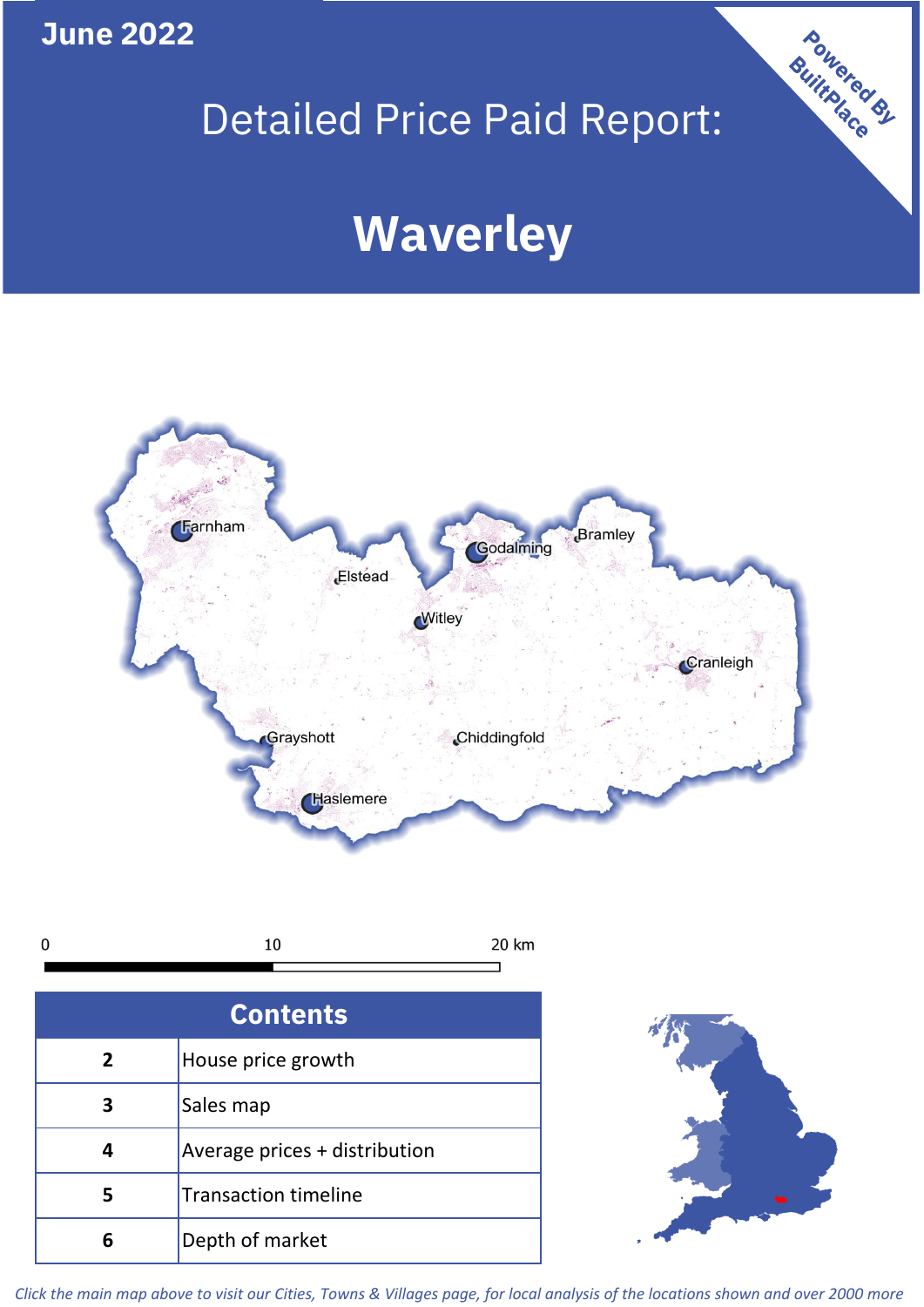#### **Headline Data**

|                     | <b>Current level</b> | 3 month  | <b>Annual</b> | '5 year. | 10 year |
|---------------------|----------------------|----------|---------------|----------|---------|
| <b>House prices</b> | £518,365             | $-0.8%$  | 10.1%         | 18.7%    | 59.7%   |
| <b>Transactions</b> | 2,180                | $-13.7%$ | 6.2%          | $9.7\%$  | 20.8%   |

# **House Price Growth (April 2022 data)**

#### *Annual Change in House Prices*



House prices in Waverley grew by 10.1% in the 12 months to April 2022 (based on 3-month smoothed data). By comparison national house prices grew by 10.7% and prices in the South East grew by 11.5% over the same period.

Waverley house prices are now 55.2% above their previous peak in 2007, compared to +60.7% for the South East and +52.9% across England.



#### *Year-To-Date Change in House Prices, December to April*

Local prices have fallen by 0.4% in 2022 so far, compared to growth of 0.4% over the same period last year.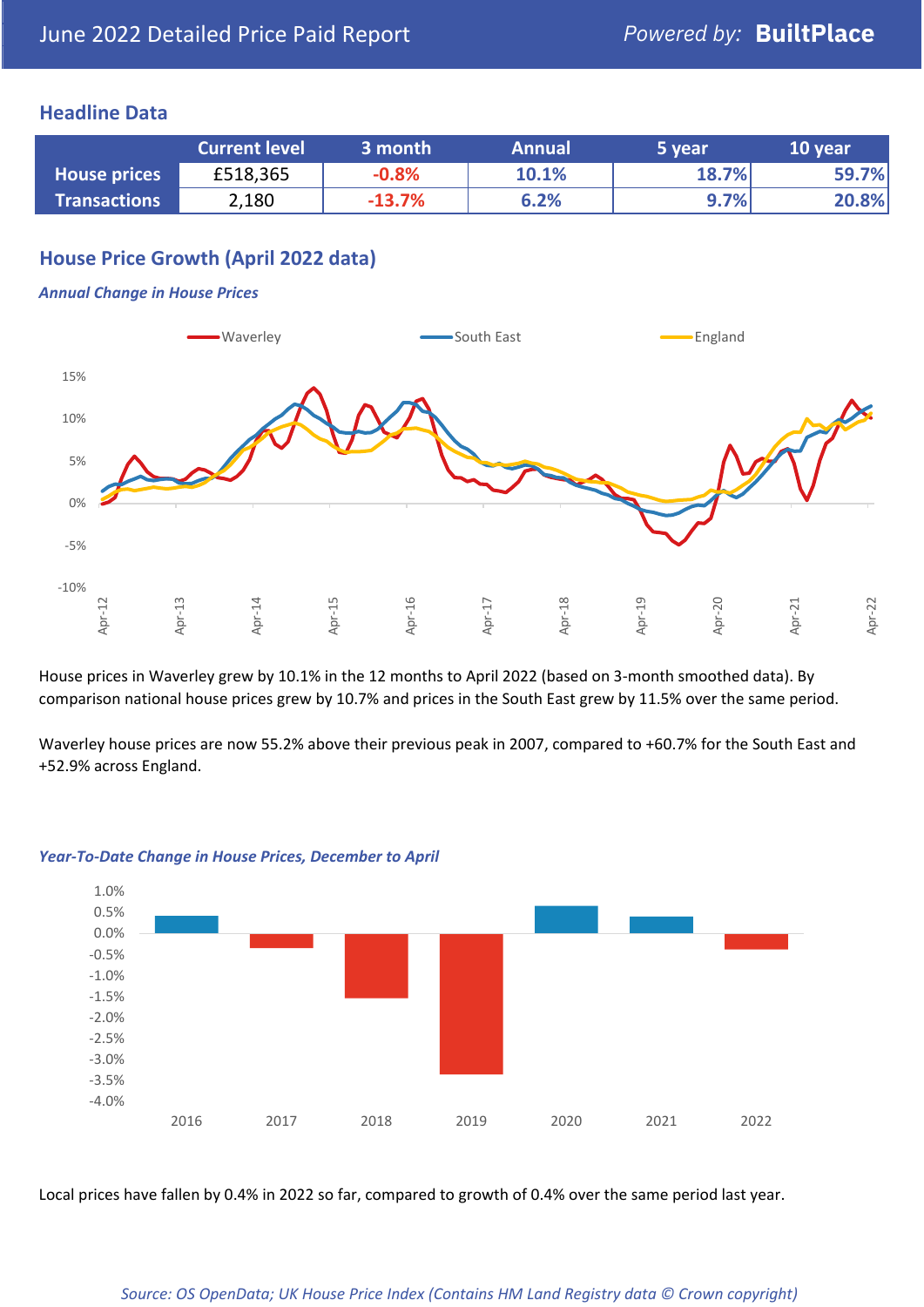# **House Price Map**

*12 months to April 2022*



*Each point is one postcode, coloured by the average value relative to all sales in this local authority (price bands are LA-specific quintiles).*

# **Map Key**

| Min      |
|----------|
| Up to    |
| £330,000 |
| £444,000 |
| £587,000 |
| £823,000 |
|          |

| Min      | Max      |                            |
|----------|----------|----------------------------|
| Up to    | £330,000 | 1st quintile / lowest 20%  |
| £330,000 | £444,000 | 2nd quintile               |
| £444,000 | £587,000 | 3rd quintile               |
| £587,000 | £823,000 | 4th quintile               |
| £823,000 | and over | 5th quintile / highest 20% |

*Source: OS OpenData; UK House Price Index (Contains HM Land Registry data © Crown copyright)*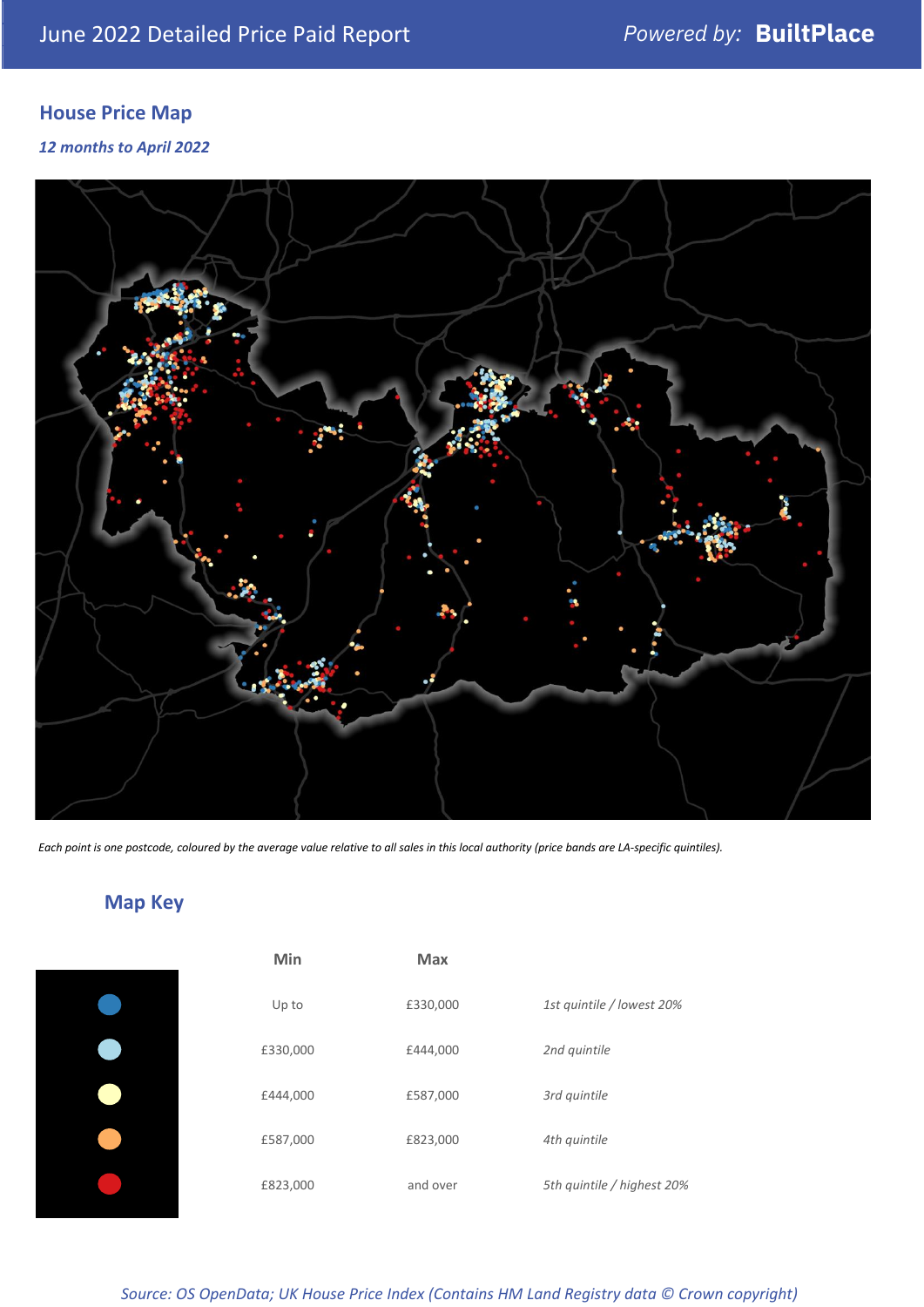# **Average House Price by Property Type**

#### *12 months to April 2022*



|                 | <b>New</b> | <b>Second hand</b> |  |  |
|-----------------|------------|--------------------|--|--|
| <b>Flat</b>     | £626,700   | £292,736           |  |  |
| <b>Terraced</b> | £387,750   | £416,459           |  |  |
| Semi-detached   | £424,703   | £537,095           |  |  |
| <b>Detached</b> | £687,820   | £1,032,359         |  |  |

## **House Price Distribution by Year**

*All properties, by price band and calendar year (2020 = year to date)*

|                    | 1997 | 2002 | 2007 | 2012 | 2017 | 2019 | 2020 |
|--------------------|------|------|------|------|------|------|------|
| <b>Under £100k</b> | 45%  | 7%   | 2%   | 1%   | 0%   | 0%   | 0%   |
| £100-200k          | 38%  | 41%  | 18%  | 15%  | 6%   | 3%   | 3%   |
| E200-300k          | 10%  | 28%  | 32%  | 26%  | 16%  | 12%  | 13%  |
| £300-400k          | 3%   | 10%  | 20%  | 21%  | 22%  | 17%  | 12%  |
| £400-500k          | 1%   | 6%   | 10%  | 13%  | 18%  | 18%  | 13%  |
| <b>£500k-1m</b>    | 1%   | 6%   | 16%  | 20%  | 30%  | 39%  | 44%  |
| £1-2m              | 0%   | 1%   | 3%   | 4%   | 8%   | 10%  | 12%  |
| <b>Over £2m</b>    | 0%   | 0%   | 1%   | 0%   | 1%   | 2%   | 3%   |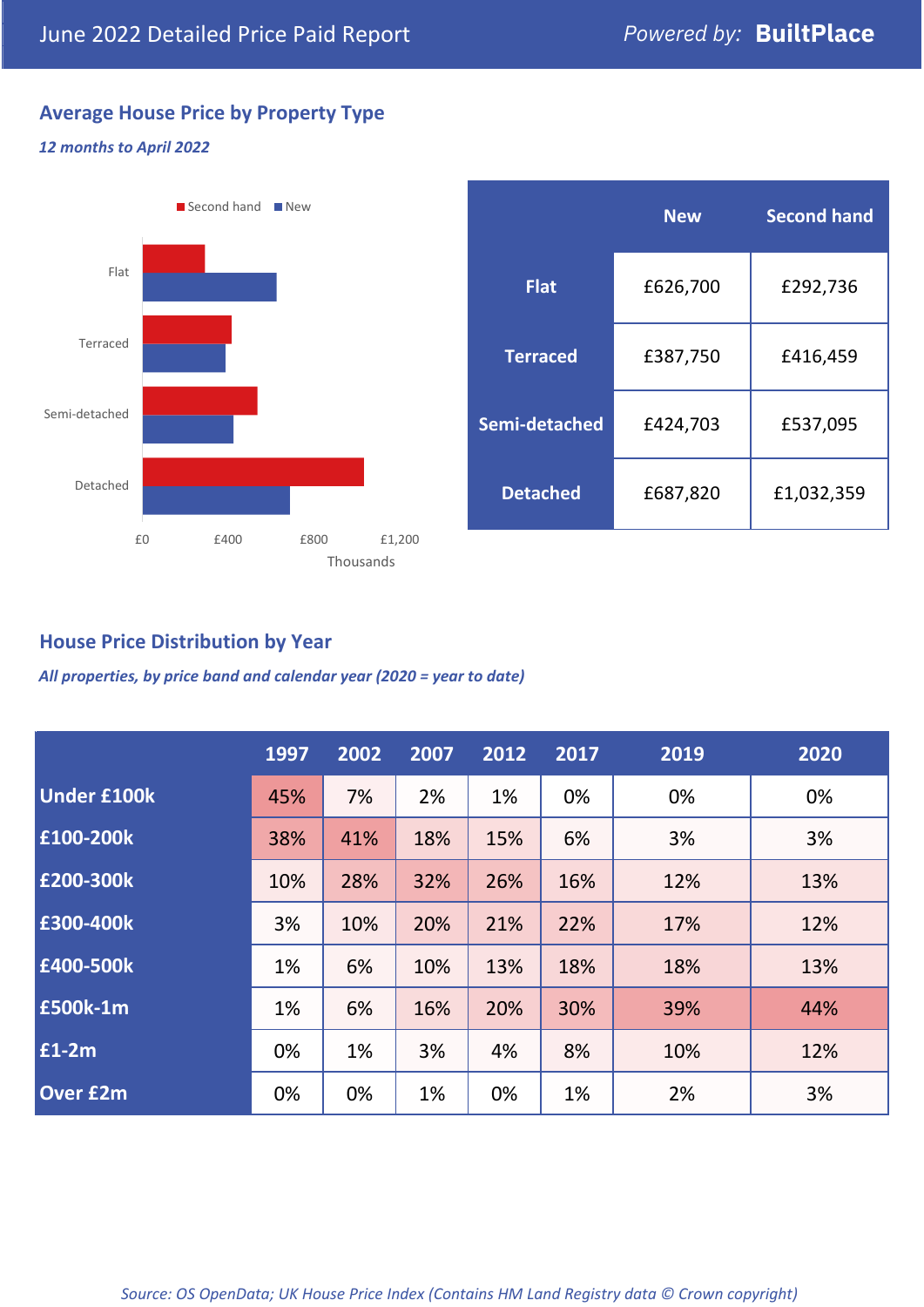## **Transactions (February 2022 data)**

*Annual Transactions, Indexed (2001-05 average = 100)*



There were 2,180 transactions in Waverley during the 12 months to February 2022. This is 86% of the average from 2001- 05 and suggests activity is below pre-downturn levels.

Transactions in Waverley have fallen by 8.6% since 2014, compared to changes of -9.9% for South East and -7.7% for England.



#### *Cash and New Build Sales as % of Total, by Year*

*Note: The data on this page EXCLUDES transactions identified as transfers under a power of sale/repossessions, buy-to-lets (where they can be identified by a mortgage), and transfers to non-private individuals - i.e. it comprises only Land Registry 'A' data.*